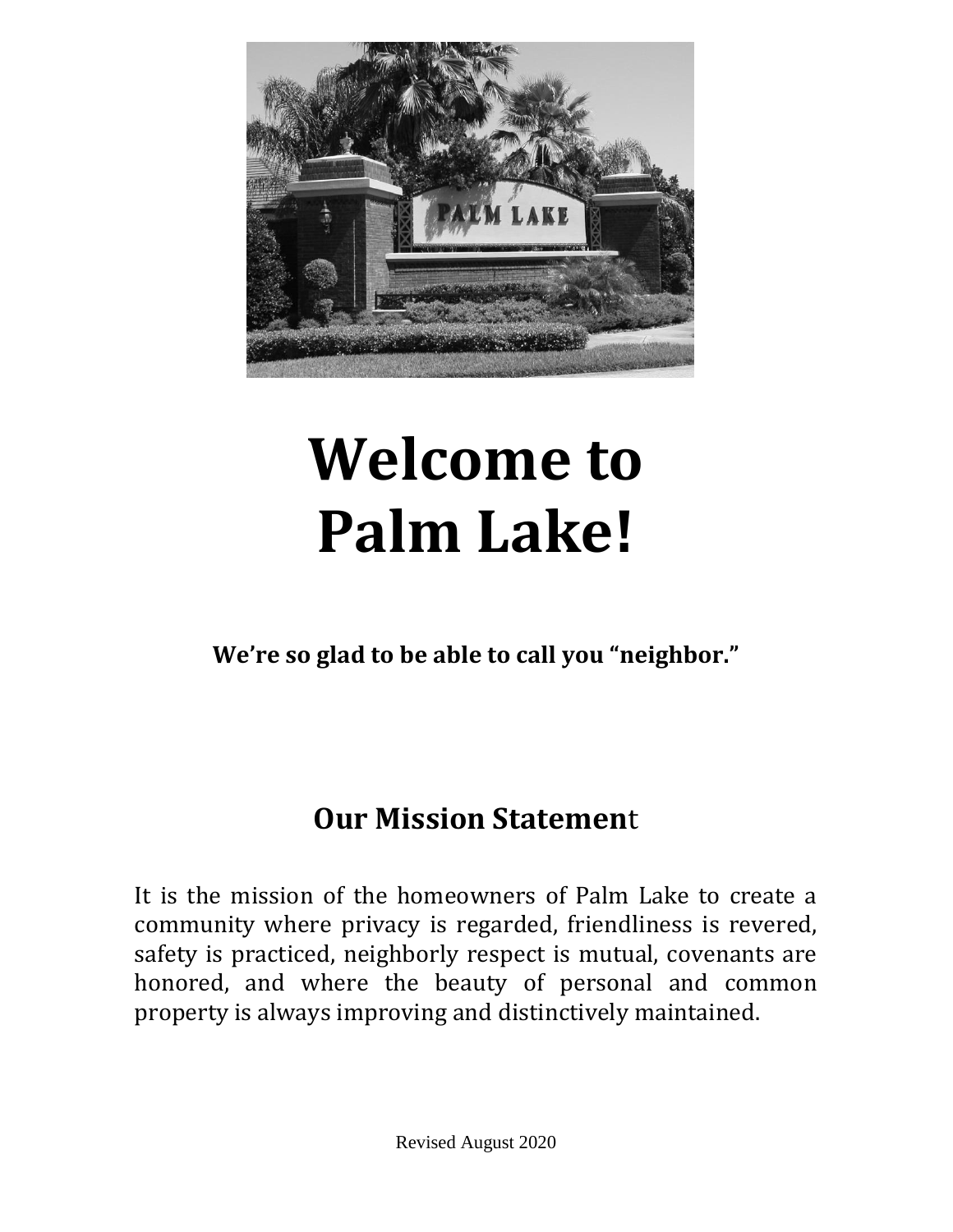Dear New Neighbor:

Welcome to Palm Lake. It's our pleasure to have you here in our community. We hope that you find what we have found here ... beauty, security and lots of friends and good people to surround us.

Here's a little backstory... In the spring of 1993, local developers Paul and Clint Curtis purchased a plot of land along a local dirt road called Palm Lake Drive. The area where our homes now rest was covered with scrub oaks, palmettos, and sand pines and could be found at the end of this unpaved county road leading east from Apopka Vineland Road.

Paul and Clint's dream was to create a beautiful gated community: an intimate neighborhood of 39 homes.

When Palm Lake was officially christened in April of 1995, no less than five homes were selected to be a part of the "Street of Dreams" showcase, bringing thousands of visitors to see this wonderful new development.

In April 2003, ten years after the land was originally secured, the final Palm Lake home was completed. And in the years since, our community has become a very special place to live... several residents are still original, charter homeowners.

When you closed on your home, you should have been presented with three documents:

- **The State of Florida Articles ofIncorporation**
- **Declaration of Covenants, Restrictions, Easements and Reservations for Palm Lake ("Declaration")**
- **Bylaws of Palm Lake Homeowners Association, Inc. ("Bylaws")**

These documents and the **Palm Lake Rules and Regulations ("Rules and Regulations")** can be found on the Palm Lake website under HOA Governing Documents at www.palmlakehoa.org. All Owners (and their Renters where permitted) are responsible for knowing and obeying the contents of these governing documents. If you are planning to make any modifications or changes to the exterior of your home (including but not limited to painting, landscaping, fence, wall, driveway, play structures, etc.), please see the **Palm Lake Rules and Regulations** first.

The following pages give you a summary of how our neighborhood works and other information that we hope you will find helpful. Of course, if you have any questions we would be happy to answer them for you.

Welcome!

Your Palm Lake Board of Directors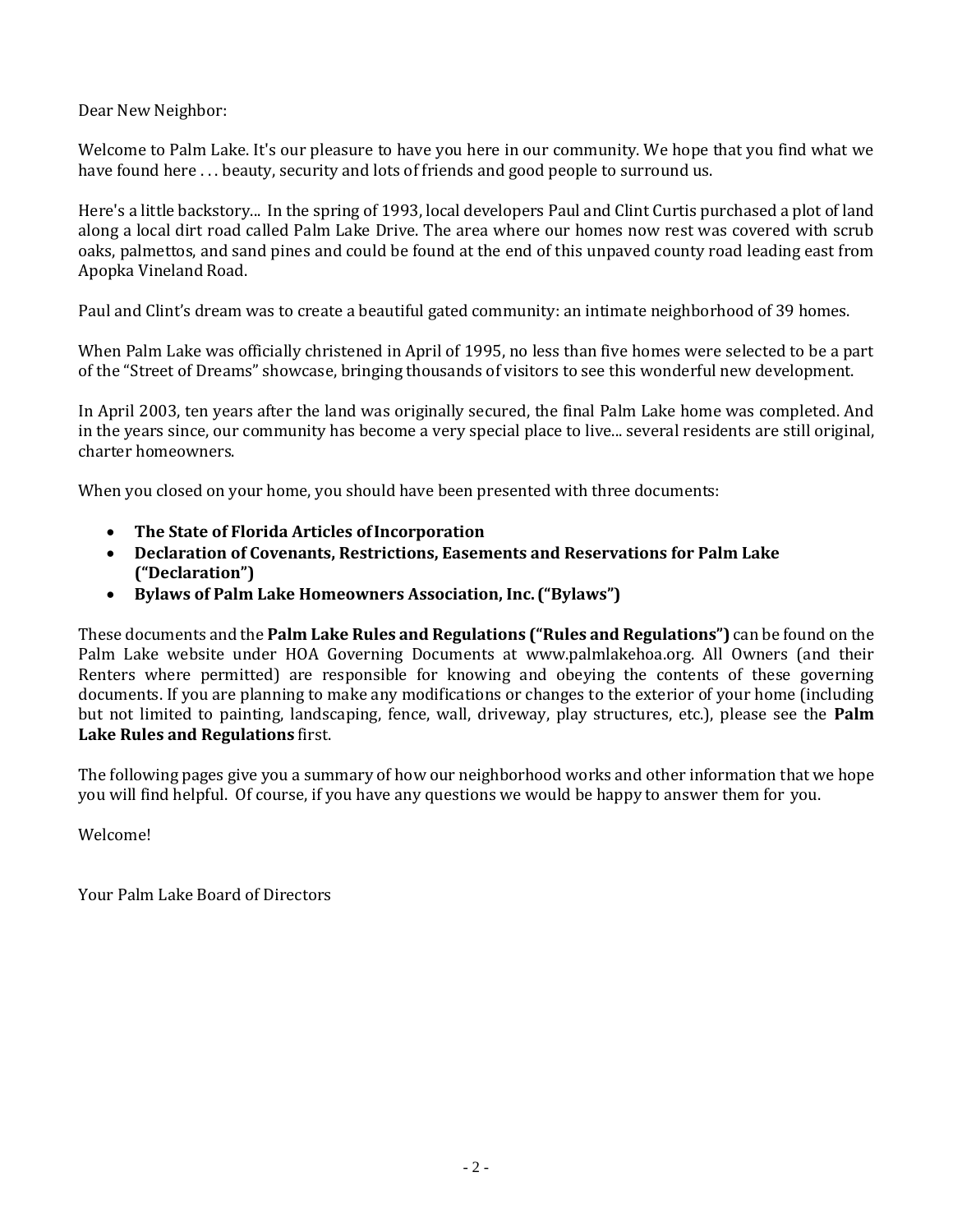# **The State of Florida Articles of Incorporation**

The Palm Lake Homeowners Association was formed in 1994 by Paul Curtis, our developer. In March, 2001, Paul transferred the leadership of our community from his corporation to the homeowners. This gave those of us who live here complete legal ownership of our neighborhood with the authority and responsibility of managing the Palm Lake common property and governing ourselves in accordance with our documents and Florida law.

Each home - 39 in total (when in good standing) – represents one vote as it relates to the conducting of the business of Palm Lake. A volunteer, five-member Board of Directors, elected by the homeowners at the January Annual Meeting, manages the day-to-day operation.

#### **Declaration of Covenants, Restrictions, Easements and Reservations for Palm Lake**

The initial purpose of this document was to provide specific guidelines to the builders who purchased lots and built our homes. As you can see, these rules were intended to make certain that houses were at least a minimum size and met the highest standards of quality in home construction. You will also notice that the Architectural Review Board (ARB), a committee appointed by the Board of Directors and conducting its business under the Board's sanction, had the power to enforce these guidelines when your home was under construction. Now that all the houses are completed, the ARB continues to have the authority to monitor any adjustments that are made to our homes, including landscaping, exterior remodeling, and painting (Article XI). The **Rules and Regulations** are an easy to read resource for what changes require ARB approval.

Florida State Law grants to Homeowners' Associations considerable authority when dealing with issues outlined in our official documents. Although taking legal action against a homeowner for non-compliance is a last resort, this is the prerogative of your Board of Directors if it becomes necessary because of a homeowner's unwillingness to comply with our covenants.

The following summarizes several sections of the Declaration related to Association governance and financial matters:

# *Ownership*

Because ours is a gated community, we as an association own and are responsible to take care of our street, Crestgate Circle; all common areas including the entrance, the gate and guard house, sidewalks, the fountain, the perimeter wall and the retention pond. We also insure our common areas against liability claims made should someone be injured. However, as individual homeowners, we are responsible to secure our own homeowner's insurance, the care and maintenance of our homes, the care and maintenance of the landscaping on our own property all the way to the curb, including in the road right of way, the grass, irrigation, and mailbox but not including the sidewalk and oak trees [Article VI, Section 6.7 and Article IX, Section 9.3.1], within the easement of our property lines.

#### *Dues*

In order to pay for the upkeep of the common areas in and around Palm Lake, homeowners are required to pay annual dues in January. Invoices are sent out in mid-December and fees are due by the end of January.

On February 1, a late fee is assessed along with interest at the highest rate allowed by the state of Florida will be charged until the full amountis paid. In cases where homeowners do not pay their dues, a lien can be placed on their property by the Palm Lake Homeowners Association.

# *The Board of Directors*

Directors are elected to two-year terms at the Annual Meeting. The homeowners elect five directors—three directors and two directors on alternating years. Once elected, the Board selects its officers from among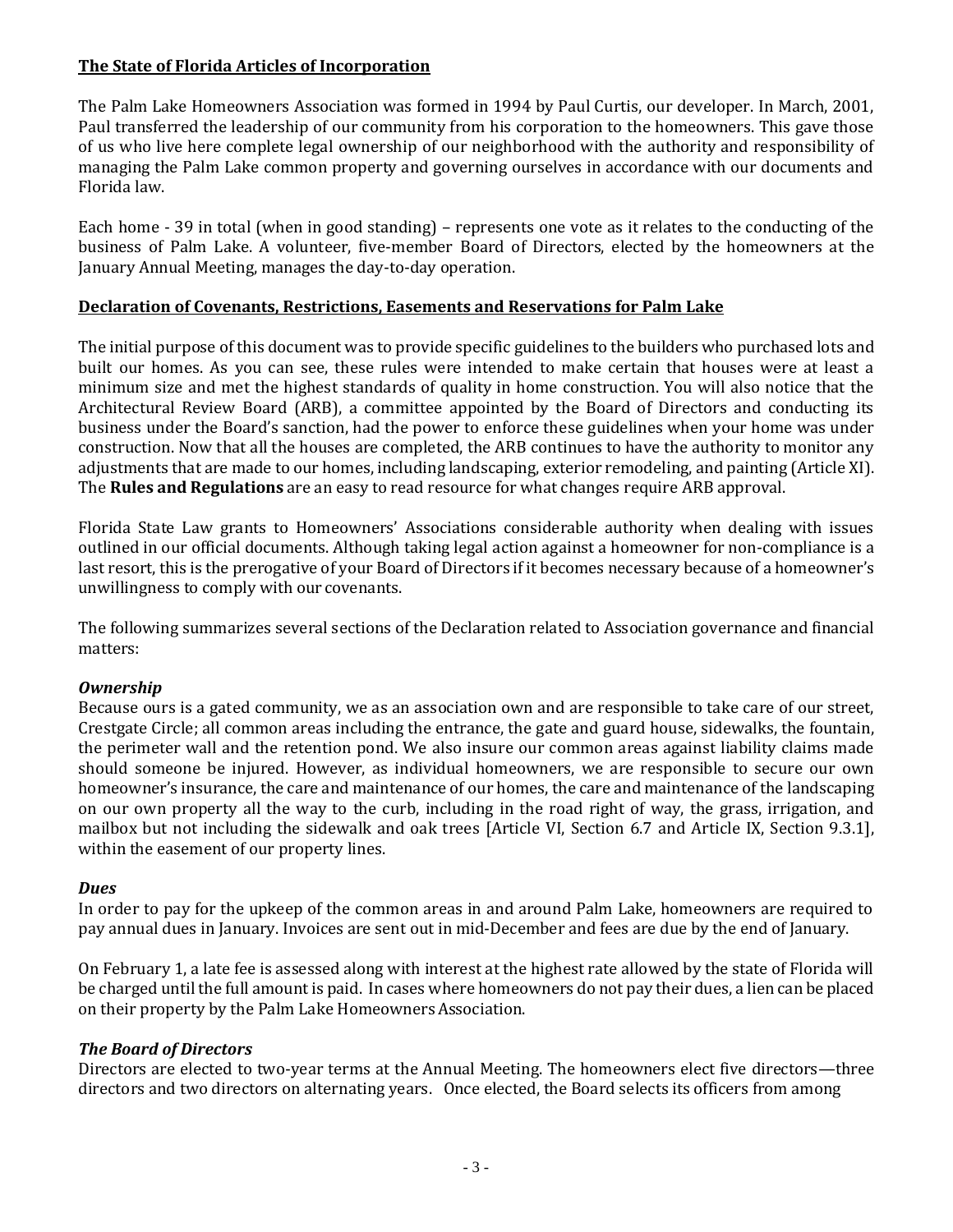themselves in order to be certain that there is a match between skills, experience, and specific responsibilities: President, Vice President/Operations, Architectural Review Board Chair, Secretary, andTreasurer.

#### *Standing Committees*

In addition, there can be several standing committees that serve:

- 1) The Architectural Review Board, made up of the chair (a member of the Board of Directors) and two at-large members, is responsible for alerting neighbors to needed maintenance issues as well as approving requested changes by homeowners regarding property and home exteriors;
- 2) The Audit Committee, consisting of three members, reviews the financial documents of the HOA on a yearly basis.
- 3) The Nominating Committee, is responsible for selecting neighbor-candidates for open positions on the Board of Directors and presenting them for a vote to the homeowners at the Annual Meetings.

#### *Attendance at Board Meetings*

The Board of Directors meet as needed but at least once per quarter. The Board will inform homeowners when the Board's regularly scheduled meetings will be held, by posting a notice at the entrance and/or a notice by email. Any homeowner may attend any meeting; however, non-invited neighbors may not participate in discussions at Board meetings unless permission is granted by a director. The President may limit the time any non-invited member may speak.

#### *Annual Budget and Reporting to the Homeowners*

The Board will present an operating budget to the homeowners thirty (30) days prior to the Annual Meeting, and this budget serves as the basis for the yearly regular assessment. The Board per CCR Article VII, Section 7.8.6 as amended on January 14, 2003, and recorded with Orange County, may establish, make, levy, impose, enforce and collect a Regular Assessment with an increase in the amount of up to and including 25% of the previous year's Regular Assessment without the prior approval of the members. Should the Association desire to establish, make, levy, impose, enforce and collect a Regular Assessment that is increased by more than 25% of the previous year's Regular Assessment, prior approval of a majority of the members who are voting in person or by proxy at a meeting of the Association duly called for such purpose and of which written notice specifying the amount of a proposed increase in the Regular Assessment over the Regular Assessment for the prior fical year is sent to each member of the Association at least thirty (30) days in advance of such a meeting.

#### *Capital or Special Assessments*

Occasionally, the homeowners' association may determine the need for a Capital or Special Assessment (Article VII, Sections 7.9, 7.10). With the approval of two-thirds of the homeowners who are present (either in person or by proxy) at a meeting called for this purpose, these assessments can belevied.

Remember that it is the mandate of our association to keep Palm Lake in beautiful condition. In the same way we do our best to maintain our own homes, this helps to protect the significant investment each of us has made.

#### *Road Reserve*

Because Crestgate Circle belongs to Palm Lake homeowners and because a street is constantly deteriorating, a road reserve fund has been established, with funds being deposited annually, to cover the cost when the time comes for its repair. Because of this, it is not likely—although it *is* possible—that a special assessment will need to be levied when we need to resurface our street. Our current estimates indicate Crestgate Cir will require a full resurfacing in 2027 (give or take a year or two) at a cost of about \$70,000.00. The Board is contributing to the Road Reserve Fund at a pace that by 2027 PLHOA will have enough to cover this expense.

#### *Initiation Fee*

When homes in Palm Lake are purchased, new homeowners are assessed an initiation fee at closing. Some of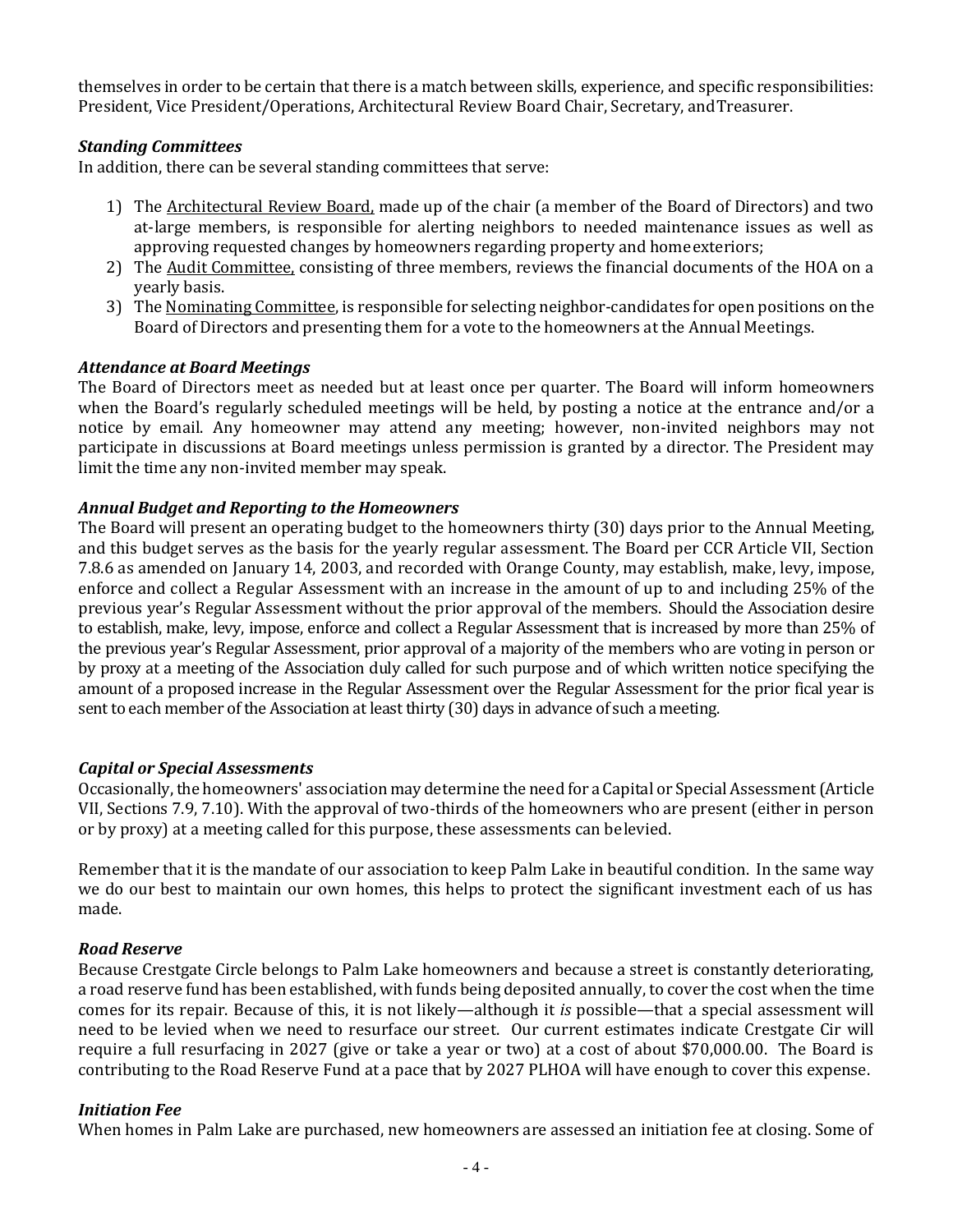this fee may be assigned to the above road reserve fund but, it's use is at the discretion of the Board.

# *Architectural Review Board*

Written approval from the Architectural Review Board ("ARB") must be received before any change, alteration, modification, addition, demolition, or exterior improvement can be commenced, modified, constructed, erected, placed, installed, removed or altered on any lot. This includes, but is not limited to, all building, walls, pools, fences, lighting, driveways, walkways, exterior paint, other structures and/or substantial changes to landscaping and landscape lighting. The ARB has 30 days to make a decision beginning on the date a written request on the ARB application form (found on the Palm Lake website, [http://www.palmlakehoa.org/\)](http://www.palmlakehoa.org/), including all required plans and specifications is received. No work may begin until written approval is received from the ARB.

Please review the **Palm Lake Rules and Regulations** for more detailed information.

# **Palm Lake Rules and Regulations**

The Board of Directors may, from time to time, make and amend rules and regulations as per Article III, C, Section 15.f of the Bylaws.

The Rules and Regulations are drawn directly from the Bylaws and Declaration. Specific sections of the governing documents are referenced. Rules not specifically drawn from these documents are identified as "Board augmentation." Please refer to the Bylaws and Declaration for full text.

# **Bylaws of Palm Lake Homeowners Association, Inc.**

Please familiarize yourself with these. As always, if you have questions or need clarification, please ask your Board of Directors.

# **Now that I'm a Palm Lake resident, what else do I need to know?**

In order to cover those things you need to know about living in Palm Lake that aren't covered in the governing documents, the following is in a question and answer format. If you have questions about something that is not covered here, please contact someone on your Board of Directors.

# *How does the Palm Lake entrance gate work?*

Every homeowner should have a unique four-digit code that opens the gate at the entrance keypad. This code can be requested or changed by sending an email to [PalmLakeHomeownersAssoc@gmail.com.](mailto:PalmLakeHomeownersAssoc@gmail.com) In addition, a special code for a party at your home may also be requested for temporary use. You are responsible for whomever you give your unique code to. In addition, remote control units are available from the Operations Chair of the Board. For regular visitors and service people who come to your home, a common gate code opens the gate from 7:00 am until 8:00 pm. Please give this code to these people.

When someone comes to visit you and they do not have your code, they will follow instructions on the screen at the entrance. Once they find your two-digit code and enter it, your designated phone (land line or cell phone) will ring. If you have caller ID, you will see "Palm Lake Association" on your phone. Once you have answered your phone and are satisfied that your visitor is legitimate, press the "9" on your phone and the gate will open.

# *Are there rules regarding the use of recreational motorized vehicles?*

To ensure the safety of all riders, pedestrians and automobile traffic within Palm Lake, as well as to protect the quality of life we all enjoy in our neighborhood, the Board cannot condone the operation of unregistered or unlicensed vehicles to be driven by licensed or unlicensed drivers within our Palm Lake community.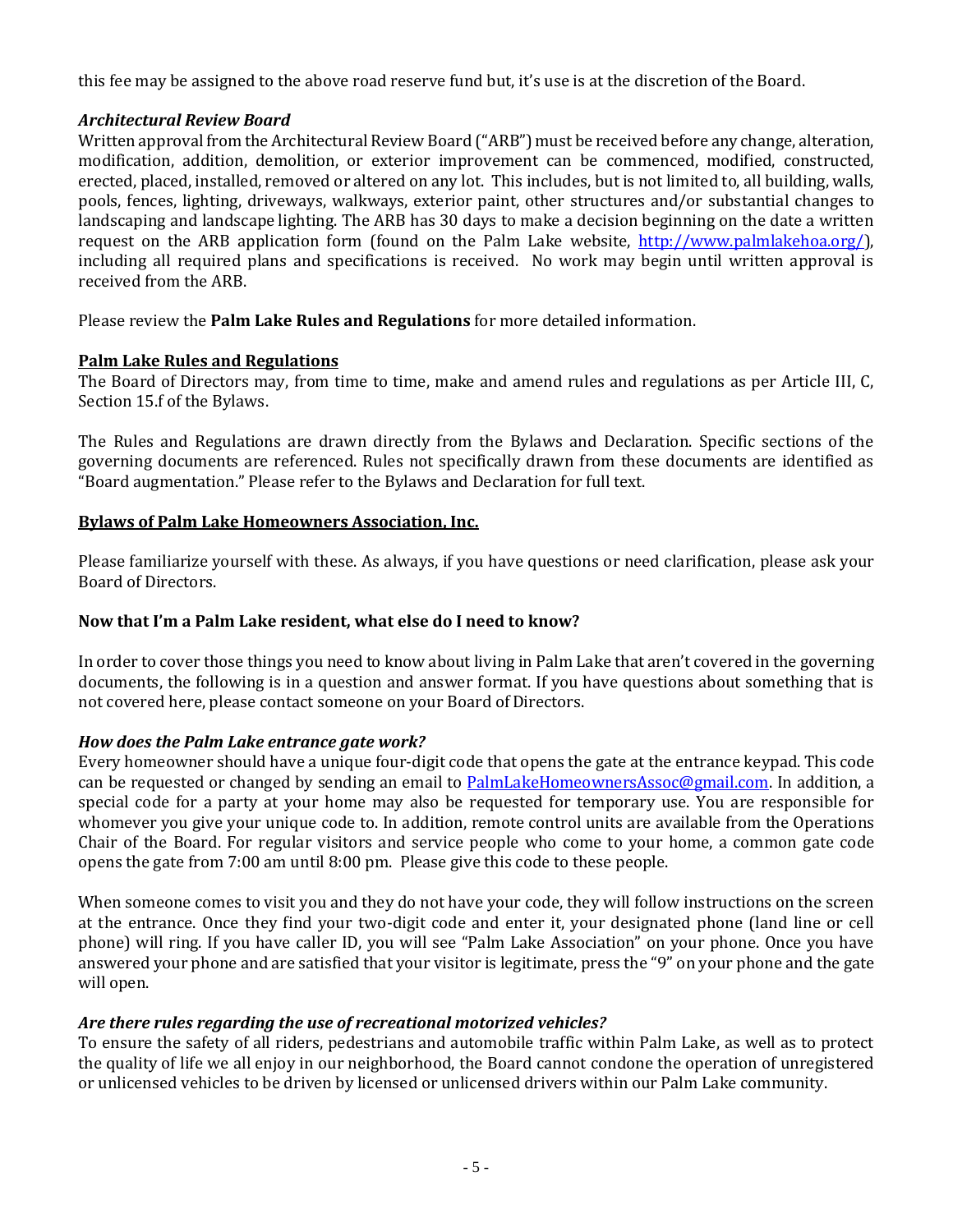# *When is trash picked up in Palm Lake?*

The cost of trash and recycling is included in your annual Orlando County tax bill. There are two

trash/recycling pick up days:

- Tuesday: trash and recycling
- Wednesday: yard recycling... please bundle all limbs andbrush to no more than 4 foot lengths and every bag, bundle, or container should weigh less than 40 pounds and less than 4 cubic yards each week. Large items (that don't fit in the supplied tote) may also be set out curbside for pickup.

Please do not put your trash or recycling out before 6 pm the evening before and please remove your empty trash cans by 6 pm the day of pick up.

# *Is there a speed limit on Crestgate Circle?*

Yes. The posted speed limit is 15 mph. This applies to all motorized vehicles. There are many children in Palm Lake and the street at times is their playground of choice.

# *Is overnight parking allowed on Crestgate Circle?*

For safety reason, vehicles are not to be parked on the street between dusk and dawn. Fines may be assessed if neighbors refuse to comply.

# *What about parking boats or RVs in driveways?*

Except for loading or unloading, boats or RVs cannot be parked on driveways at any time.

# **Are there any other rules or guidelines?**

Yes. In the fall of 2001, a group of homeowners met to discuss "Neighborhood Etiquette." At that meeting the following was determined to guide our neighborly conduct. These rules are not found in any of the legal documents that govern Palm Lake. They are only guidelines to be followed at our own election and discretion.

#### *Parties and loud music*

Neighbors are requested to take loud music indoors at parties (or any other time) by 9:00 pm on weekdays, 10:00 pm on weekends. Loud music coming from cars is discouraged.

# *Playing on the gate or in the retention pond*

Although it's a significant temptation for youngsters, play of any kind on the entrance gate or in the retention pond area is prohibited.

#### *Late night or early morning hoops*

Because of the noise a bouncing basketball creates, late night basketball is discouraged after 9:00 pm on weekdays and 10:00 pm on weekends. Early morning basketball is discouraged before 8:00 am on any day.

# *Bikes, toys and play equipment on the streets*

Homeowners are asked to be sure that bikes, toys, and play equipment are brought in when children have finished playing with them. Also, it's very important that, before nightfall, nothing is left on the street or sidewalk.

# *Spotlights*

Please be certain that nighttime exterior spotlights are not aimed at your neighbor's home.